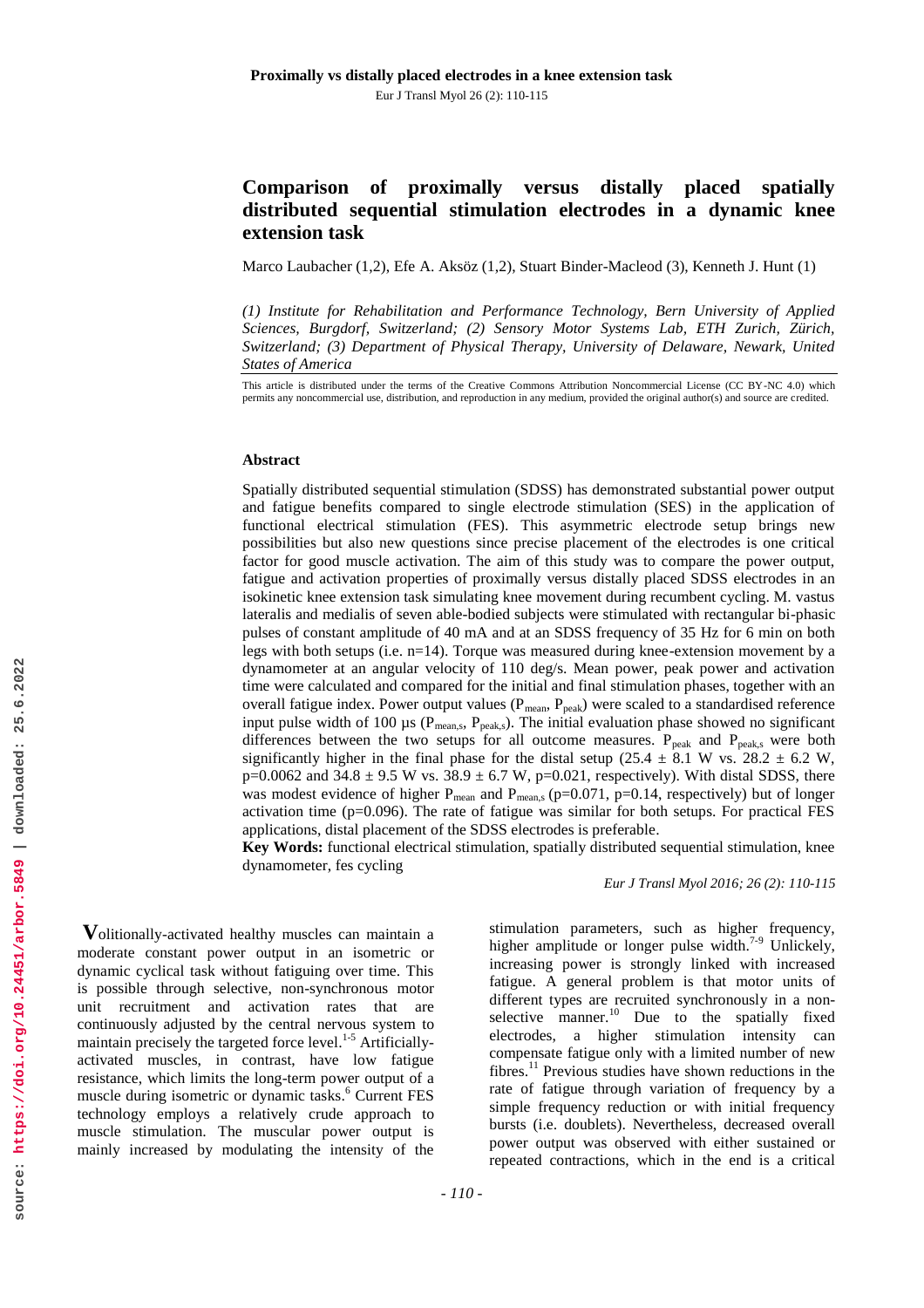

*Fig 1. The right leg of a subject with A) proximal SDSS and B) distal SDSS electrode setups.*

factor for the applicability of  $FES$ <sup>12-15</sup> These problems are fundamental for muscle activation through electrical stimulation since electrodes are spatially fixed and the activation of the same fibres results in a drop in force output when they become fatigued.<sup>11,16</sup>

Nguyen et al. $17$  addressed this by replacing one large electrode with four smaller ones. Stimulation frequency was reduced from 40Hz to 10Hz per electrode and a small time shift was implemented between the electrodes (spatially distributed sequential stimulation, SDSS). The total stimulation frequency thus remained at 40Hz. This temporally and spatially distributed stimulation gave better fatigue resistance, more physiological muscle activation in EMG recordings, and higher power output in dynamic knee extension tasks (Laubacher 2016, unpublished data). This asymmetric electrode setup brings new possibilities but also new questions since precise placement of the electrodes is one critical factor for good muscle activation.<sup>18-20</sup> Active electrodes are usually placed on the motor point. But, with SDSS electrodes, none of the four electrodes is exactly on this crucial point. This raises the question: what happens when the four electrodes are used as reference electrodes and positioned proximally?

The aim of this study was to compare the power output, fatigue and activation properties of proximally versus distally placed SDSS electrodes in an isokinetic knee extension task simulating knee movement during recumbent cycling.

## **Materials and Methods**

### *Subjects*

Seven able-bodied male subjects (age  $30.7 \pm 4.2$  yrs; height  $178.9 \pm 10.2$  cm; mass  $73.9 \pm 12.2$  kg, mean  $\pm$ SD) participated in this study. None of the subjects had any known history of neurological or musculoskeletal problems. Each participant gave written informed consent. The study was approved by the local ethics committee (Ethics committee of the Swiss Canton of Bern, KEK Bern).

### *Device*

The knee dynamometer is a custom made measurement device, which moves one leg at a constant velocity and

measures the isokinetic torque produced during stimulated knee extension. The lower leg is fixed with a brace to an aluminium load cell (LCB130, ME-Meßsysteme GmbH, Germany), which moves, via a lever arm, a chain drive system connected to a magnetostrictive torque sensor (S-2220-75, NCTE AG Germany). The torque sensor and the load cell are used to bi-directionally measure the effective torque on the gauge bar in real time. A brushless motor (EC45, 250 W, Maxon Motor AG, Switzerland) is used with a planetary gear head (Gear Ratio: 156:1, GP42, Maxon Motor AG, Switzerland). The actuator can generate a maximum continuous torque of 90 Nm. A position sensor (Vert-X 28, Contelec Gmbh, Switzerland) is used for angle measurement with a resolution of 0.648 deg to control the motor torque.

The measurements were performed at a constant angular velocity of  $\sim$ 110 °/s, which is equivalent to a cycling cadence of 50 rpm, and the range of motion was set from 45° to 130° knee extension (where 180° is full extension).

### *Stimulation*

The electrical pulses were generated with an eight channel stimulator (RehaStim, Hasomed GmbH, Germany). Self-adhesive active electrodes (Pals Platinum, Axelgaard Mfg. Co., LTD, USA) were placed on the motor points of the m. quadriceps lateralis and medialis and dispersive electrodes were placed 10 - 15 cm proximal to the corresponding muscle motor point (Fig. 1). The skin was cleaned and the body hair shaved at the position of the electrodes. Muscle motor points were detected for each stimulated muscle prior to measurement with a stimulation pen (Motor Point Pen, Compex, Switzerland). Subjects were stimulated with rectangular bi-phasic pulses at a constant amplitude of 40 mA. Current was applied using an SDSS electrode setup, which consists of four small electrodes with a surface area of 4.5 x 2.5 cm each and one large electrode (9 x 5 cm) with the same total area. Each of the four small electrodes used a frequency of 8.75 Hz and a phase shift of 90 $^{\circ}$ , which corresponds to an overall stimulation frequency of 35 Hz. The pulse width was individually set for each subject during a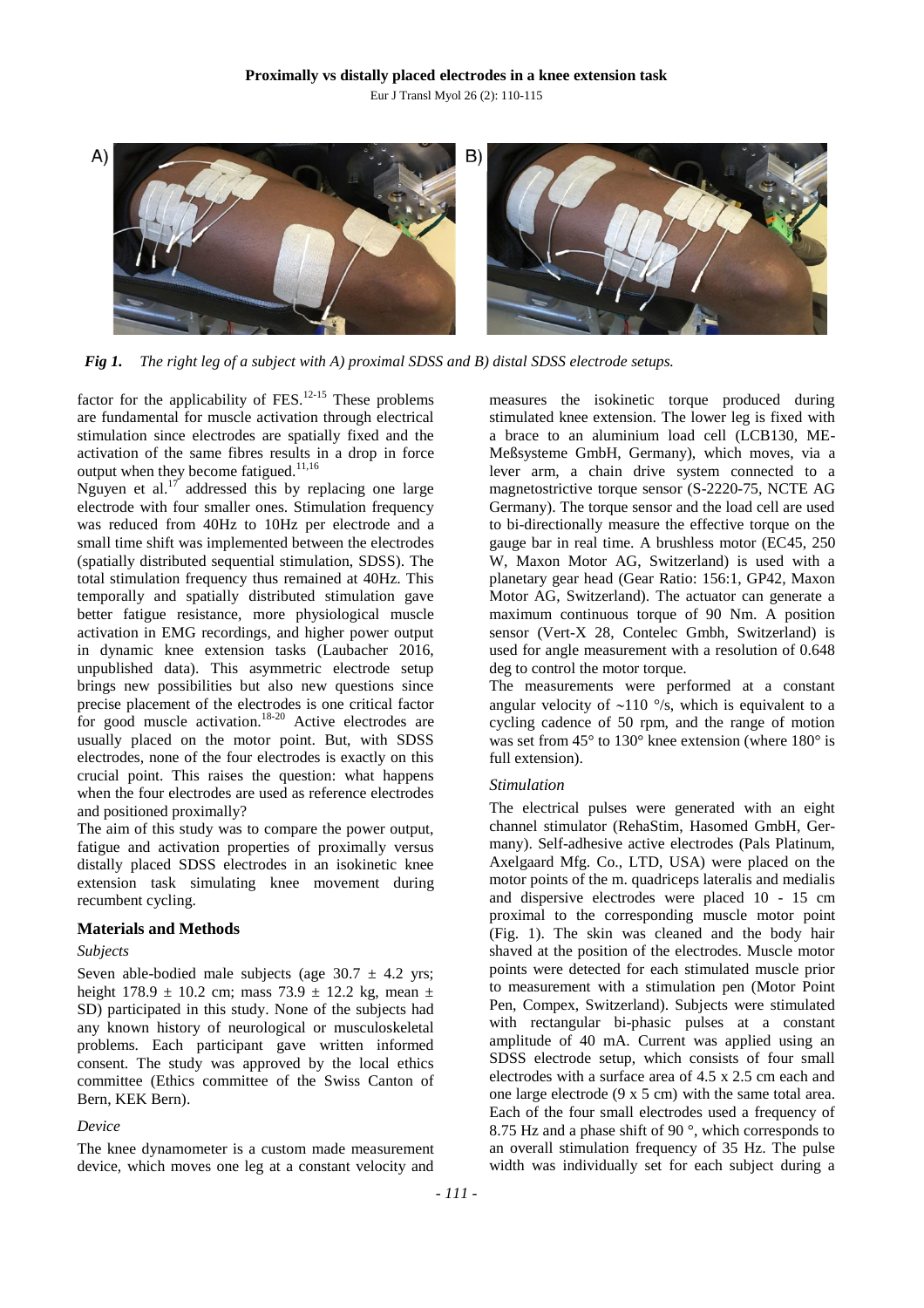

*Fig 2. Each point represents the mean of all subjects. (A) Activation time to 80% peak power output per extension, including a power curve fitting (f(x)=axb, RMSE = 0.0064 for proximal placement and RMSE = 0.0062 for distal placement). (B) Scaled mean power output (Pmean,s) and (C) scaled peak power output (Ppeak,s) per extension during the 6-minute stimulation phase.*

familiarization. Two different SDSS electrode placements were investigated: distal versus proximal SDSS electrodes. In both cases the active part was placed on the previously detected motor point.

The mean pulse widths were  $73.3 \pm 14.2$  µs for the proximal and  $73.3 \pm 14.4$  µs for the distal SDSS setup.

### *Procedure*

Each subject participated in two sessions with only one electrode placement tested for each leg within each session. Between the two measurements in each session, subjects had a break of 15 minutes. Stimulation setup order and the leg were chosen randomly. Before each measurement a familiarization was conducted. Subjects were placed on the dynamometer and individual adjustments to body proportions were made. Then a twominute phase was started in which the measured leg was moved by the device without stimulation (nonstimulation [ns] phase). Then the pulse width was manually increased after every third extension, starting at 0 µs. Pulse width was increased up to the subjects' pain threshold or up to the point they were no longer able to stay relaxed. 80 % of this maximal pulse width (PWmax) was then used for the test measurements.

After a rest period of 10 minutes, the measurement started with an ns-phase of two minutes followed by a stimulation phase (st-phase) of 6 minutes. Finally, there was a second two-minute ns-phase. Range of motion and



*Fig 3. Data samples for Pmean for the final stimulation phase for both setups; the green lines link the sample pairs from each subject; the red bars depict mean values. D is the difference between the paired samples. MD is the mean difference (red bar) with its 95% confidence interval (CI). Inclusion of the value 0 within the 95 % CI signifies a nonsignificant difference between the means; this conforms with p>0.05 (cf. Tab. 1)*

speed were equal for the ns and st-phases. Each session was conducted on a different day with at least one day of rest in between. Electrode positions were marked to ensure identical placement each day

#### *Outcomes and statistical analysis*

Only the extension phase of joint motion was evaluated, as the setup was to simulate cycling motion. The measured torque  $(\tau)$ , together with the angular speed was used to calculate the instantaneous output power  $(P_m)$ . The power used to move the leg during the ns-phase was denoted as  $P_{ns}$ . The net effective power output of one stimulation cycle is thus  $P_{\text{stim}} = P_{\text{ns}} - P_{\text{m}}$ . For every knee extension the following outcomes were calculated: (a) mean power output during one extension ( $P_{mean}$ ), (b) peak power output ( $P_{peak}$ ) and (c) the time from onset of the stimulation to 80% of  $P_{peak}$  $(t_{\text{peak80}})$ . To compare the different stimulation setups,  $P_{\text{stim}}$  was scaled using a reference pulse width of 100  $\mu$ s  $(P_{\text{stim,s}})$ , e.g. subject A had a pulse width of 80 µs, so the scaled mean power output  $P_{mean,s}$  of that subject is  $P_{mean}$  \* (100/80) and the scaled peak power output  $P_{peak,s}$  is  $P_{peak}$  \* (100/80).

All outcomes were calculated for the initial 15 knee extensions and for the final 15 knee extensions. A fatigue index (FI) describes the percentage reduction in  $P_{\text{mean}}$  from the initial phase ( $P_{\text{init}}$ ) to the final phase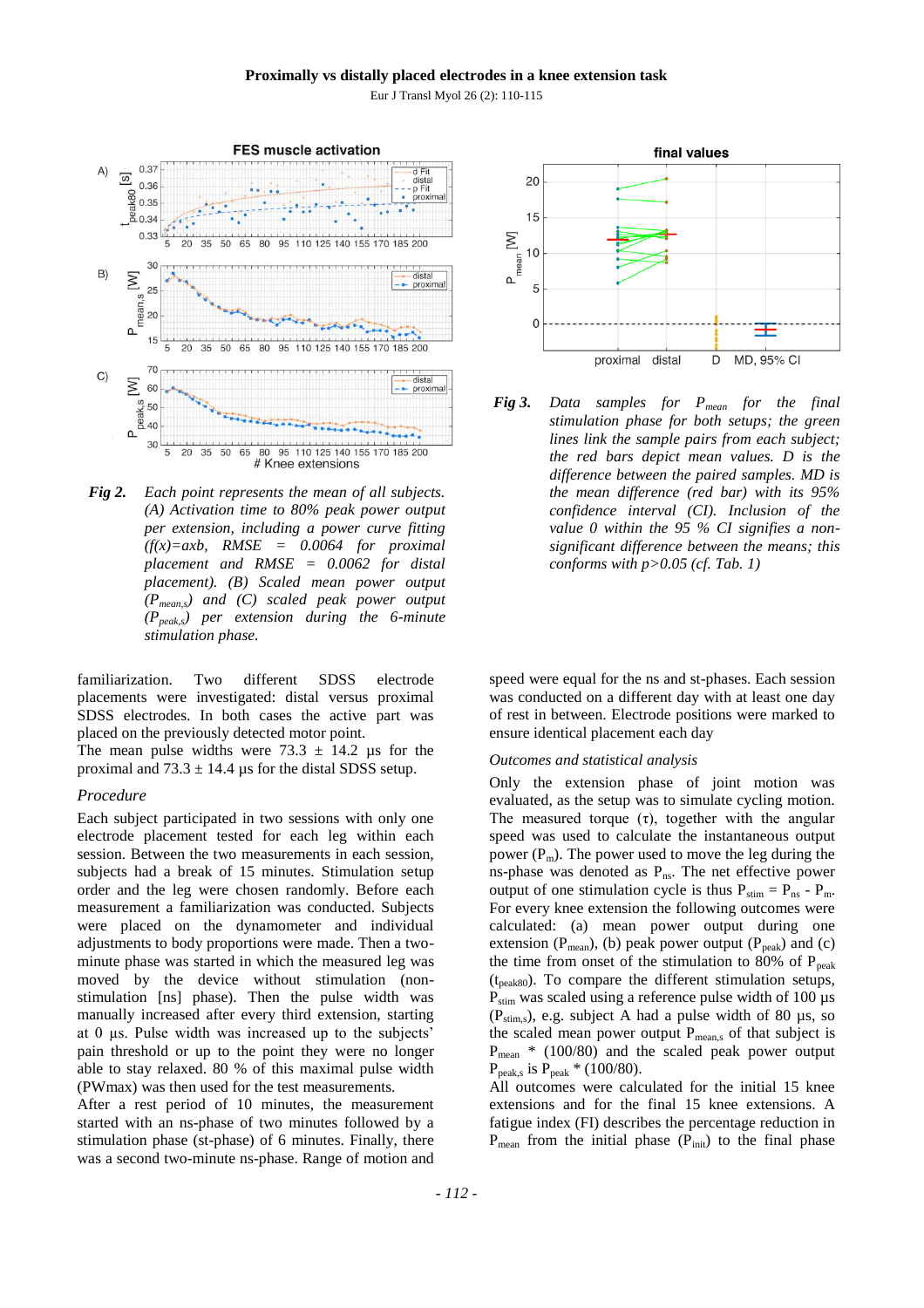| Phase                                                                                                | Parameter               | Mean $\pm$ SD    |                  | MD (95% CI)             | p-Value |
|------------------------------------------------------------------------------------------------------|-------------------------|------------------|------------------|-------------------------|---------|
|                                                                                                      |                         | proximal SDSS    | distal SDSS      |                         |         |
|                                                                                                      |                         |                  |                  |                         |         |
|                                                                                                      |                         |                  |                  |                         |         |
| initial                                                                                              | $P_{mean}$ [W]          | $19.4 \pm 4.8$   | $19.9 \pm 4.8$   | $-0.43(-2.73, 1.87)$    | 0.69    |
|                                                                                                      | $P_{mean,s}$ [W]        | $27.5 \pm 8.6$   | $27.4 \pm 4.7$   | $0.16(-3.38, 3.70)$     | 0.92    |
|                                                                                                      | $P_{peak}[W]$           | $41.6 \pm 10.2$  | $42.9 \pm 7.9$   | $-1.29(-6.67, 4.09)$    | 0.61    |
|                                                                                                      | $P_{\text{peak,s}}$ [W] | $59.2 \pm 20.9$  | $59.4 \pm 8.9$   | $-0.16(-9.44, 9.13)$    | 0.97    |
|                                                                                                      | $t_{\rm peak80}$ [ms]   | $336.1 \pm 38.3$ | $335.8 \pm 34.8$ | $0.28 (-20.00, 20.50)$  | 0.98    |
|                                                                                                      |                         |                  |                  |                         |         |
| final                                                                                                | $P_{mean}$ [W]          | $11.8 \pm 3.8$   | $12.7 \pm 3.3$   | $-0.91(-1.88, 0.08)$    | 0.071   |
|                                                                                                      | $P_{mean,s}$ [W]        | $16.2 \pm 4.5$   | $17.4 \pm 3.4$   | $-1.23$ $(-2.92, 0.45)$ | 0.14    |
|                                                                                                      | $P_{peak}[W]$           | $25.4 \pm 8.1$   | $28.2 \pm 6.2$   | $-2.81(-4.65,-0.98)$    | 0.0062  |
|                                                                                                      | $P_{\text{peak,s}}$ [W] | $34.8 \pm 9.5$   | $38.9 \pm 6.7$   | $-4.08(-7.43,-0.73)$    | 0.021   |
|                                                                                                      | $t_{\rm peak80}$ [ms]   | $347.6 \pm 29.2$ | $359.4 \pm 38.2$ | $-11.80(-26.00, 2.50)$  | 0.096   |
| Fatigue Index                                                                                        |                         | $0.61 \pm 0.14$  | $0.64 \pm 0.09$  | $-0.03(-0.11, 0.04)$    | 0.38    |
| Pulse width $[µs]$                                                                                   |                         | $73.3 \pm 14.2$  | $73.3 \pm 14.4$  | $0.00(-2.34, 2.34)$     | 1.00    |
| SDSS: Spatially Distributed Sequential Stimulation, MD: Mean Difference, SD: Standard Deviation, CI: |                         |                  |                  |                         |         |
| Confidence Interval                                                                                  |                         |                  |                  |                         |         |

**Table 1.** Outcome Measures for paired comparisons and p-values for comparisons of means

( $P_{final}$ ): FI=1-( $P_{init}$ - $P_{final}$ )/ $P_{init}$ . The higher the value, the higher the fatigue resistance; FI=1 means no fatigue.

Each leg delivered one dataset for each electrode setup. The data were tested for normality using the Shapiro-Wilk-Test and then a paired t-test for normally distributed data and a Wilcoxon test for non-normal data was applied to test differences of means. The significance level was set at  $\alpha = 0.05$  for all tests. Statistical analyses were carried out using the Matlab

## **Results**

Figure 2 shows the development of  $P_{mean,s}$ ,  $P_{peak,s}$  and  $t_{\text{neak80}}$  over the 6-minute stimulation phase. The corresponding outcome measures for the initial and final stimulation phases are summarised in Tab. 1. No significant differences between distal and proximal electrode placement were found for any outcome measures during the initial stimulation phase. In the final stimulation phase,  $P_{peak}$  and  $P_{peak,s}$  showed significantly higher values for the distal SDSS setup:  $25.4 \pm 8.1$  W vs.  $28.2 \pm 6.2$  W, p=0.0062 and  $34.8 \pm 9.5$  W vs.  $38.9 \pm 6.7$ W, p=0.021, respectively. In the final phase, there was modest evidence of higher  $P_{mean}$  (Fig. 3) and  $P_{mean,s}$  with the distal SDSS placement (11.8  $\pm$  3.8 W vs. 12.7  $\pm$  3.3 W, p=0.071 and  $16.2 \pm 4.5$  W vs.  $17.4 \pm 3.4$  W, p=0.14), and of longer  $t_{peak80}$  for distal SDSS (347.6  $\pm$  29.2 ms vs.  $359.4 \pm 38.2$  ms, p=0.096). The modestly higher mean power output in the final stage with distal SDSS, and a lower dispersion of power values, can be conveniently visualised (Fig. 3). Fatigue resistance was not different

between the two stimulation setups (FI 0.61  $\pm$  0.14 vs.  $0.64 \pm 0.9$ , p=0.38).

### **Discussion**

The aim of this study was to compare the power output, fatigue and activation properties of proximally versus distally placed SDSS electrodes in an isokinetic knee extension task simulating knee movement during recumbent cycling.

*Power output.* Overall, especially in the final phase of stimulation, the distal SDSS setup showed higher power outputs (the only exception was  $P_{mean,s}$  in the initial phase, which was minimally lower for distal SDSS). This might be regarded as surprising, since the active electrode was placed exactly on the motor point in the proximal SDSS setup.

Splitting one large electrode into four small ones of the same overall size, and using a sequential stimulation strategy, was previously shown to give increased power output and better fatigue resistance compared to a standard electrode setup. The temporal and spatial shift had a significant impact on muscle activation in a dynamic knee extension task. 17-21

Using a standard electrode setup (SES), it should not make a difference which electrode (active, dispersive) is positioned at the motor point: the electrical field is the same and the current direction should not activate the muscle fibres differently or change the number of recruited motor units. On the other hand, the electrical field changes with the size of the electrodes,  $22-24$  and the distance between the active and dispersive electrodes has a substantial influence on the torque.<sup>25</sup>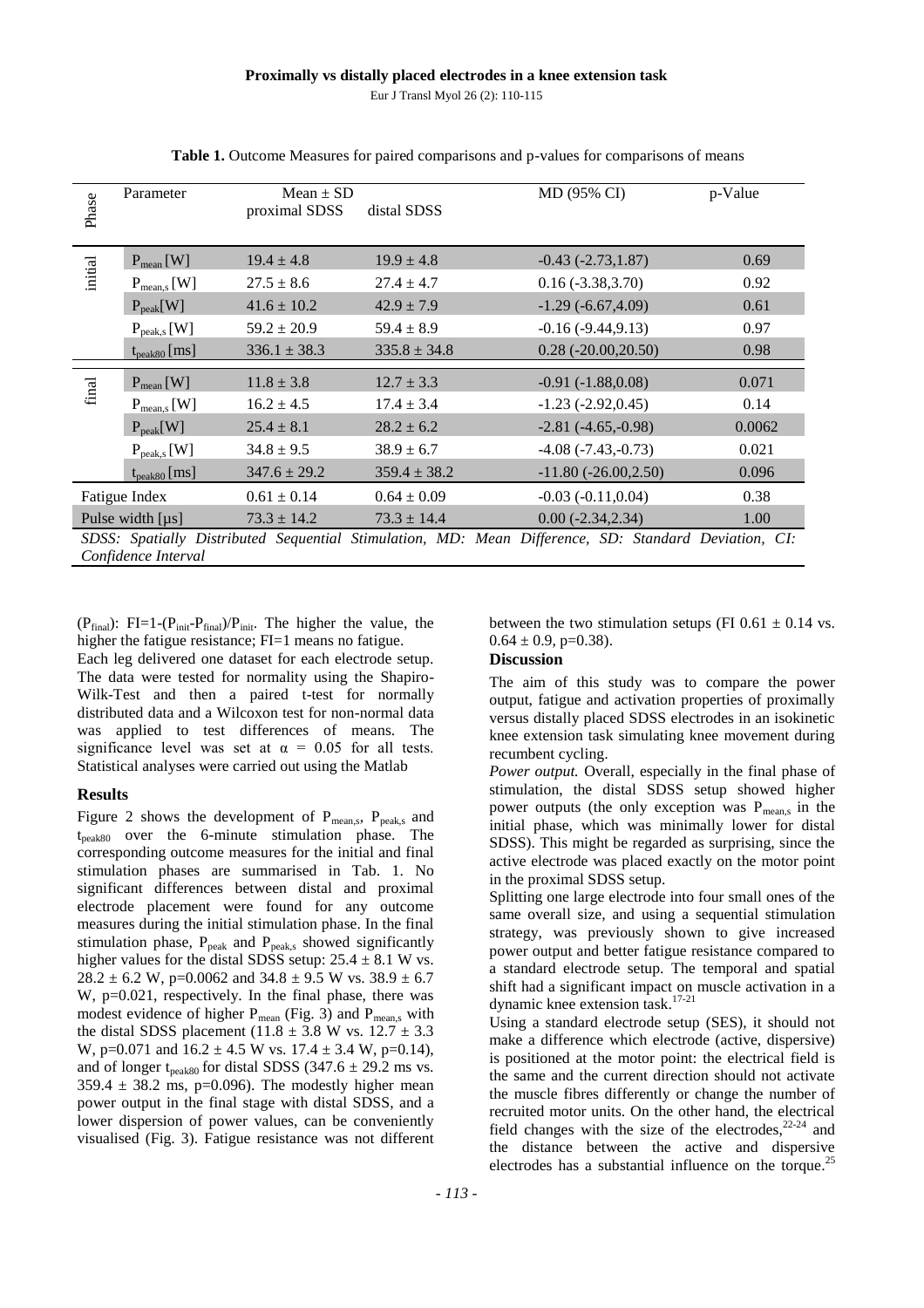To control for these factors in the two setups investigated in the present study, the distance was not changed and the active electrode was placed distally. That no substantial or significant difference was observed for any power output parameter in the initial phase of the task may indicate that both setups recruited and activated a similar number of motor units.<sup>26</sup>

The similar development over time of  $P_{mean}$  and  $P_{peak}$ , as well as the different development of  $t_{peak80}$  (Fig. 2A) between setups, shows that the muscle fibre recruitment and the power curve of a single extension is not the same over time. Although FI was not significantly different, the examination of power development over time (Fig. 2B, C) shows that distal placement seems to have a slower power decrease and a higher power output in the final stimulation phase. Smaller electrodes increase the current density compared to larger electrodes using the same amplitude and pulse width. $23,24$  Thus, the non-equal size of the electrodes (active, dispersive) leads to an asymmetric electrical field, which seems to influence muscle activation. In contrast to the distal placement, where four small active electrodes are placed around the motor point, in the proximal setup one large active electrode is placed exactly on the motor point. In consequence, the change of the electrical field at this sensitive position is lower in this setup. Less change over time in the pattern of activation has been shown to favourably affect fatigue and power output development (13, 14).

*Activation time*. Activation time, i.e. the time from stimulation onset to 80% of peak power, plays a crucial role when electrical stimulation is used to produce a functional movement. Usually, more than just one muscle group is involved, so that both the coordination of the force and the activation of the different muscles are of importance. In FES-cycling, often only three major muscle groups are involved (m. quadriceps, m. hamstrings and m. gluteus) and the coordination of these muscles is one factor for achievement of high power output. $^{25}$ 

During repetitive activation, muscles not only fatigue, but their activation becomes more delayed.<sup>21</sup> During the initial phase, no difference was observed in  $t_{\text{peak80}}$ between the two electrode setups.  $t_{\text{peak80}}$  for the proximal placement starts to flatten out after about 30 extensions, whereas t<sub>peak80</sub> for the distal placement is still increasing at this time and only begins to flatten out after about 65 extensions (Fig. 2A). The mean difference for  $t_{peak80}$  of 11.8 ms in the final phase corresponds to a phase shift of 6° when cycling 50 rpm, which might have an influence on the overall cycling performance.<sup>27,28</sup> By positioning the electrodes more precisely in relation to the motor points (proximal setup), the activation becomes more efficient and the muscle activation time is less affected by the duration of the task.<sup>21</sup>

In conclusion, the SDSS approach to muscle stimulation seems to provide substantial performance benefits, but the placement of the electrodes is still a crucial factor.

Distal placement of the SDSS electrodes showed higher power output values in the final stimulation phase but also a slightly increased activation time. The development of new array electrodes, specifically for SDSS, where the initial pulse is applied directly on the motor point and the following pulses are randomly distributed, may combine the positive effects of the proximal and distal electrode placements. Based on the evidence presented here, for practical FES applications, distal placement of the SDSS electrodes appears to be preferable.

## **Contributions**

ML, protocol development, data collecting, analyzing and manuscript writing; EAA, data collecting, manuscript reviewing; SBM, KJH, protocol development, manuscript reviewing

## **Acknowledgement**

The authors thank Prof. Dr. Robert Riener of ETH Zurich for contributions to the protocol development. Research supported by the Swiss National Science Foundation (SNF-Nr.: 320030\_150128/1)

## **Conflict of Interest**

The author declare no potential conflict of interests.

## **Corresponding Author**

Marco Laubacher, Pestalozistrasse 20, CH-3400 Burgdorf +41 34 426 41 96 - [www.bfh.ch](http://www.bfh.ch/) E-mail: marco.laubacher@bfh.ch E-mails of coAuthors Efe Anil Aksöz: efeanil.aksoez@bfh.ch Stuart Binder-Macleod: sbinder@udel.edu Kenneth J. Hunt: kenneth.hunt@bfh.ch

## **References**

- 1. Adam A, De Luca CJ. Recruitment order of motor units in human vastus lateralis muscle is maintained during fatiguing contractions. J Neurophysiol. 2003;90(5):2919-27.
- 2. Carpentier A, Duchateau J, Hainaut K. Motor unit behaviour and contractile changes during fatigue in the human first dorsal interosseus. J Physiol. 2001;534(Pt 3):903-12.
- 3. Contessa P, Adam A, De Luca CJ. Motor unit control and force fluctuation during fatigue. J Appl Physiol (1985). 2009;107(1):235-43.
- 4. Maladen RD, Perumal R, Wexler AS, Binder-Macleod SA. Effects of activation pattern on nonisometric human skeletal muscle performance. J Appl Physiol (1985). 2007;102(5):1985-91.
- 5. Heckman CJ, Enoka RM. Motor unit. Compr Physiol. 2012;2(4):2629-82.
- 6. Doucet BM, Lam A, Griffin L. Neuromuscular electrical stimulation for skeletal muscle function. Yale J Biol Med. 2012;85(2):201-15.